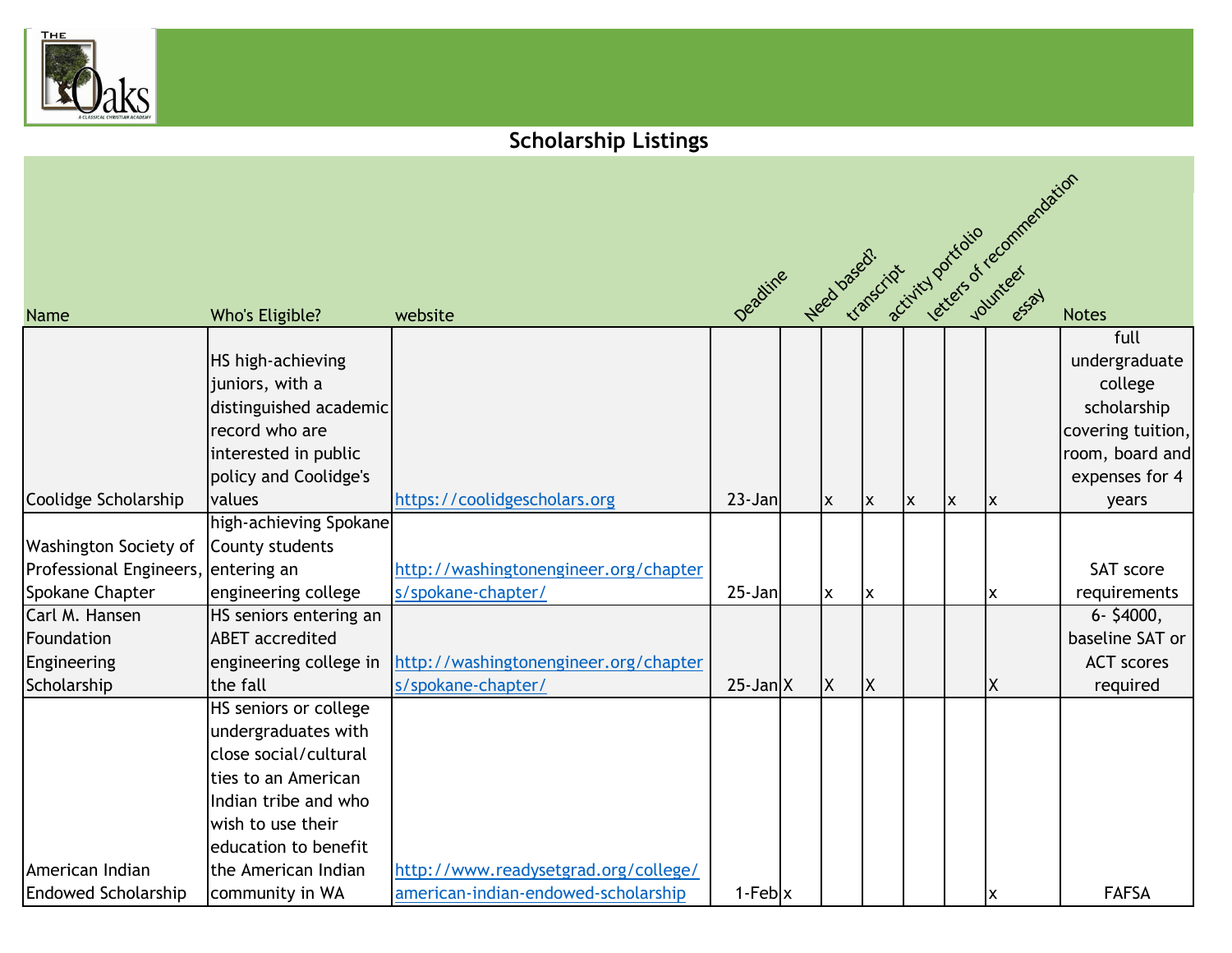|                                    |                                    |                                      |        |          |   |    | deadline read based? Criticist rations of recommendation |
|------------------------------------|------------------------------------|--------------------------------------|--------|----------|---|----|----------------------------------------------------------|
|                                    |                                    |                                      |        |          |   |    |                                                          |
|                                    |                                    |                                      |        |          |   |    |                                                          |
| <b>Name</b>                        | Who's Eligible?                    | website                              |        |          |   |    |                                                          |
|                                    | Graduate of a nursing              |                                      |        |          |   |    |                                                          |
|                                    | program, desirous of               |                                      |        |          |   |    |                                                          |
|                                    | advancing the                      |                                      |        |          |   |    |                                                          |
|                                    | profession through                 |                                      |        |          |   |    |                                                          |
| <b>Nursing Education</b>           | continuing education               | https://travelnursing.com/what-is-   |        |          |   |    |                                                          |
| Scholarship                        | or advanced degrees                | travel-nursing/nursing-scholarship/  | 1-Feb  | Ιx       |   | ΙX | \$1,000                                                  |
|                                    |                                    |                                      |        |          |   |    |                                                          |
|                                    |                                    |                                      |        |          |   |    |                                                          |
|                                    |                                    |                                      |        |          |   |    |                                                          |
|                                    |                                    |                                      |        |          |   |    |                                                          |
|                                    |                                    |                                      |        |          |   |    |                                                          |
| <b>Washington State Fair</b>       | <b>HS</b> senior or adult          | http://www.thefair.com/foundation/pr |        |          |   |    |                                                          |
| <b>Chance Scholarship</b>          | learner                            | ojects-and-programs/scholarships     | 11-Feb |          |   |    | \$3,000                                                  |
|                                    |                                    |                                      |        |          |   |    | art entry                                                |
|                                    | HS junior or senior                |                                      |        |          |   |    | showcasing the                                           |
| Korum Family Arts                  | participating in the WA            |                                      |        |          |   |    | uniqueness of                                            |
| Scholarship                        | <b>State Fair Art Show</b>         | http://www.thefair.com/foundation    | 11-Feb |          |   |    | WA state                                                 |
|                                    | HS senior or adult                 |                                      |        |          |   |    |                                                          |
|                                    | learner pursuing a                 |                                      |        |          |   |    |                                                          |
|                                    | degree in criminal                 |                                      |        |          |   |    |                                                          |
| The Anderson Criminal liustice/law |                                    | http://www.thefair.com/foundation/pr |        |          |   |    |                                                          |
| Justice Scholarship                | enforcement                        | ojects-and-programs/scholarships     | 11-Feb |          |   |    | \$5,000                                                  |
|                                    | HS senior or college               | https://docs.google.com/forms/d/e/1F |        |          |   |    |                                                          |
|                                    | student pursuing a                 | AlpQLSdk9VOHA2EiSZpgcLutop2iklPTCr9  |        |          |   |    |                                                          |
| <b>New Latin Educators</b>         | degree to teach k-12               | T8Tekstvgl4TCfDcAYQ/viewform?c=0&w   |        |          |   |    |                                                          |
| Scholarship                        | latin.<br><del>cophomores ch</del> | $=1$                                 | 15-Feb | <b>X</b> | X | X  | 5- \$2000                                                |
| <b>Washington Aerospace</b>        | interested in                      |                                      |        |          |   |    | course in                                                |
| Scholars program in                | aerospace to                       | http://www.museumofflight.org/Educat |        |          |   |    | aerospace                                                |
| conjunction with UW                | participate in a spring            | ion/Explore-programs/Washington-     |        |          |   |    | culminating in a<br>summer workshop                      |
| and NASA                           | online course                      | Aerospace-Scholars                   | 15-Feb |          |   |    | in Seattle.                                              |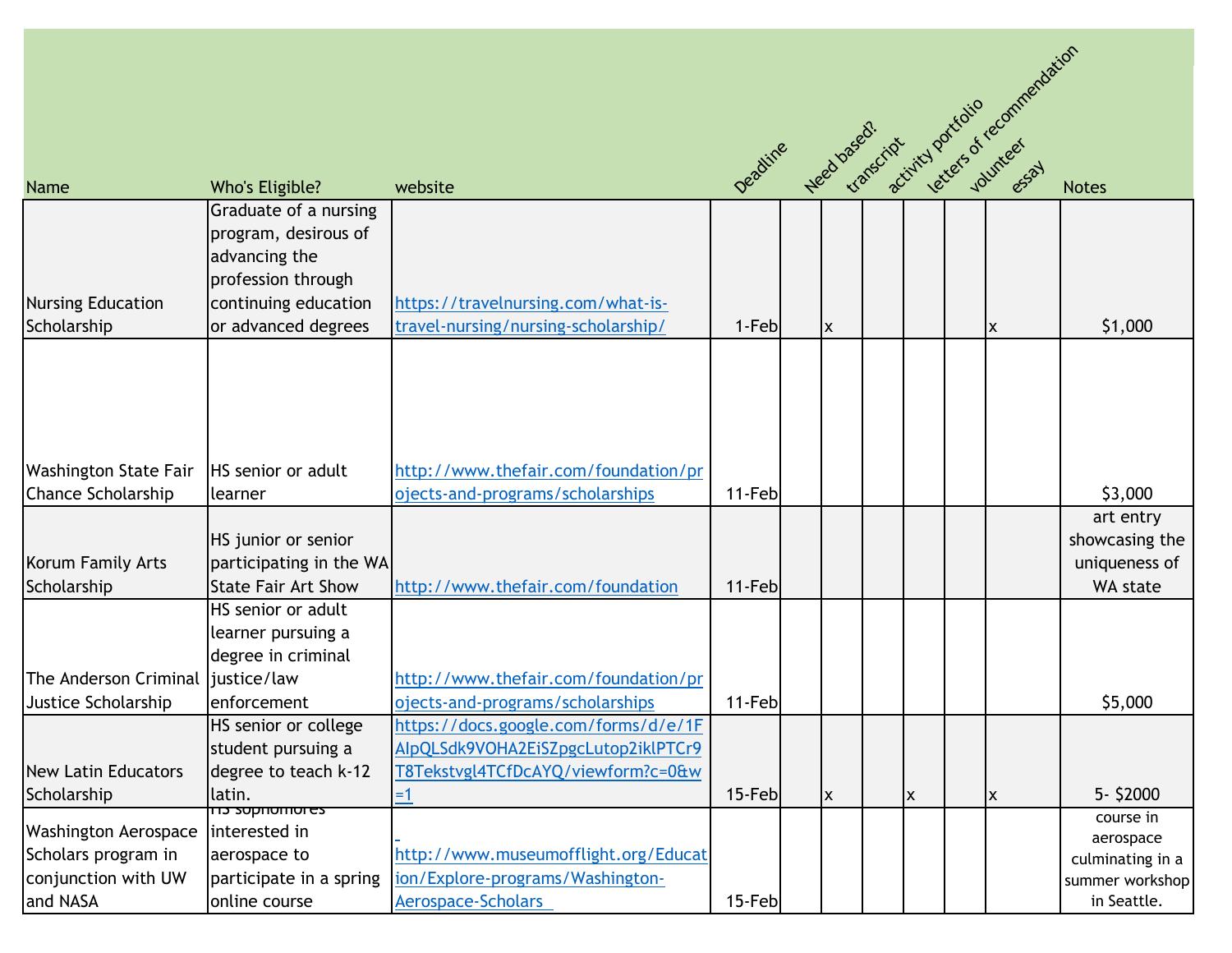| Name                                                                                 | Who's Eligible?                                                                                                              | website                                                                           |                           |     |    |              |          |    | Deadline Head based. Cristing particular equine and detain                              |
|--------------------------------------------------------------------------------------|------------------------------------------------------------------------------------------------------------------------------|-----------------------------------------------------------------------------------|---------------------------|-----|----|--------------|----------|----|-----------------------------------------------------------------------------------------|
| <b>WSECU</b>                                                                         | <b>WSECU</b> members                                                                                                         | https://www.scholarsapply.org/wsecu/                                              |                           |     |    |              |          |    | WA state<br>employees CU                                                                |
|                                                                                      | Spokane Valley school<br>students fulfilling<br>requirements. 2 of 7                                                         |                                                                                   |                           |     |    |              |          |    |                                                                                         |
| <b>Greater Spokane</b><br><b>Valley Rotary</b><br>Scholarship                        | Scholarships are for<br>students planning to<br>pursue music in                                                              | Scholarship binder in Lynn Gibson's<br>office                                     | $22$ -Feb $\vert x \vert$ | X   | ΙX |              | X        | ΙX | 6- \$1500 and 2-<br>\$650 music<br>awards                                               |
| <b>College Success</b><br>Foundation Leadership State college or<br>1000 scholarship | need based<br>scholarships for<br>students pursuing a<br>degree from an<br>eligible Washington<br>university                 | https://www.collegesuccessfoundation.<br>org/wa/scholarships/leadership-1000      | $28$ -Feb $\vert x \vert$ | lx. | X  | X            | <b>X</b> |    | \$1500-\$5000<br>scholarships/<br>yr.                                                   |
| <b>BECU Foundation</b><br>Scholarship                                                | HS senior or college<br>student who is a BECU<br>member with a record   matter/community-<br>of community service            | https://ww.becu.org/members-<br>involvement/scholarships                          | 28-Feb                    | Χ   | ΙX | $\mathsf{x}$ | ΙX       | X  | $25+-$ \$2500<br>scholarships,<br>renewable for 2<br>years                              |
| <b>Washington State</b><br>Opportunity<br>Scholarship                                | Financially qualifying<br>HS seniors planning to<br>pursue a bachelor<br>degree in a STEM or<br>healthcare related<br>field. | https://www.waopportunityscholarship.<br>org/?SFMC_cid=EM115678-<br>&rid=47470056 | $28$ -Feb $\vert x \vert$ | X   |    |              |          |    | 1800<br>scholarships up<br>to \$22,500, in<br>addition to<br>professional<br>mentorship |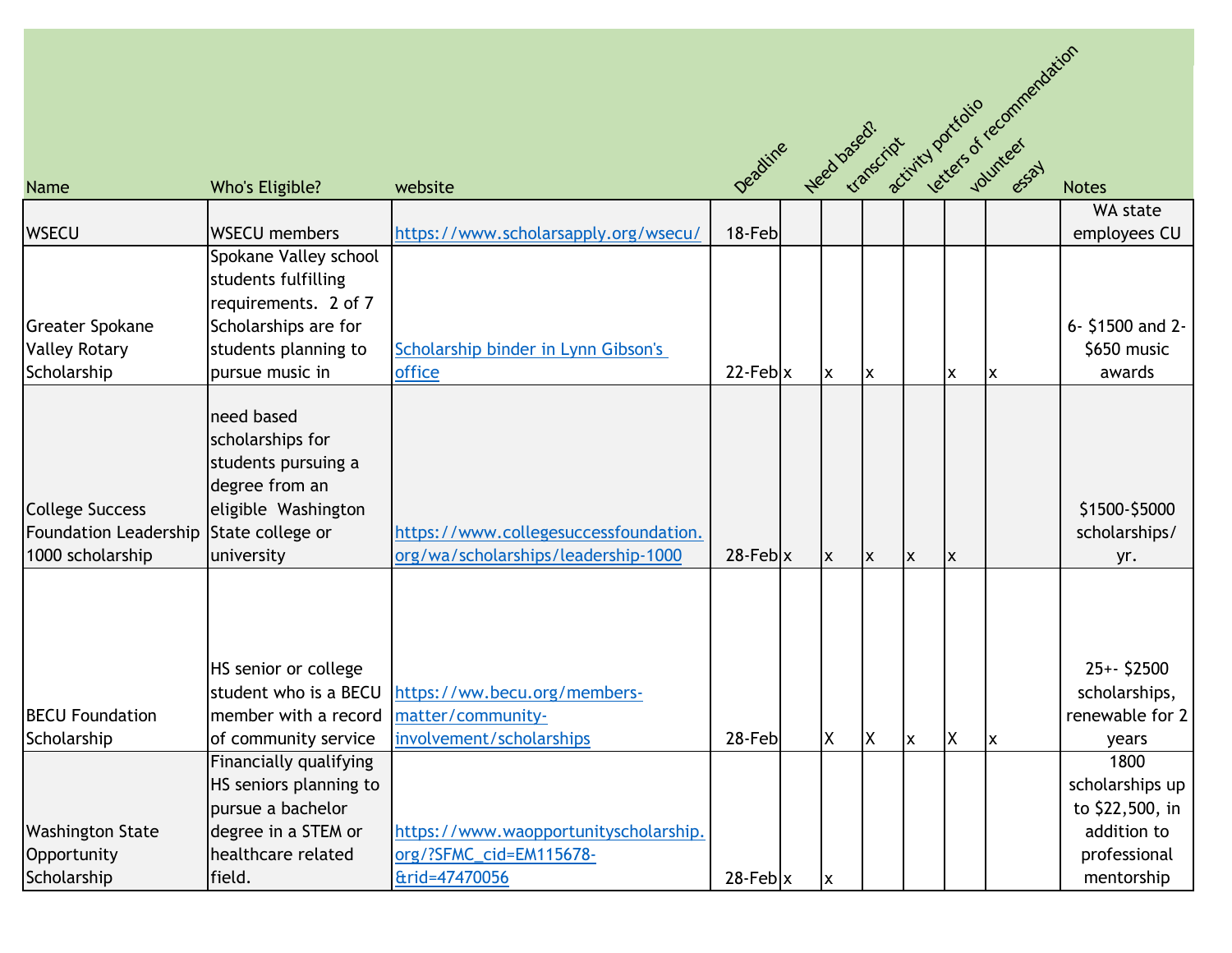|                                             |                                               |                                        |                       |          |     |              |                           |    |          | Deadline Reed based? Critics portfolio econimentation |
|---------------------------------------------|-----------------------------------------------|----------------------------------------|-----------------------|----------|-----|--------------|---------------------------|----|----------|-------------------------------------------------------|
| <b>Name</b>                                 | Who's Eligible?                               | website                                |                       |          |     |              |                           |    |          |                                                       |
|                                             |                                               |                                        |                       |          |     |              |                           |    |          |                                                       |
|                                             |                                               |                                        |                       |          |     |              |                           |    |          |                                                       |
|                                             |                                               |                                        |                       |          |     |              |                           |    |          |                                                       |
| DCU (Digital Federal                        |                                               |                                        |                       |          |     |              |                           |    |          |                                                       |
| Credit Union)                               | seniors with high                             | https://www.dcuforkids.org/scholarship |                       |          |     |              |                           |    |          | \$137K in 2018                                        |
| Scholarship                                 | achievement                                   | s/faqs                                 | $1$ -Mar $\mathbf{x}$ |          | Ix. | $\mathsf{x}$ | $\boldsymbol{\mathsf{x}}$ | ΙX | <b>X</b> | nationally                                            |
|                                             | outstanding juniors in                        |                                        |                       |          |     |              |                           |    |          |                                                       |
|                                             | some category                                 |                                        |                       |          |     |              |                           |    |          |                                                       |
| <b>EWI</b> (Executive Women (communication, |                                               |                                        |                       |          |     |              |                           |    |          |                                                       |
|                                             | International) Spokane leadership, academics, | Scholarship binder in Lynn Gibson's    |                       |          |     |              |                           |    |          |                                                       |
| Chapter                                     | career goals)                                 | office                                 | 1-Mar                 |          | X   | <b>x</b>     | $\pmb{\times}$            | Ιx | X        |                                                       |
|                                             |                                               |                                        |                       |          |     |              |                           |    |          | college summer                                        |
|                                             | HS juniors with high                          |                                        |                       | X,       |     |              |                           |    |          | programs at elite                                     |
| Quest Bridge College                        | academic achievement                          |                                        |                       | $<$ \$65 |     |              |                           |    |          | universities and                                      |
| Prep Scholars Program                       | and financial need                            | www.questbridge.org                    | 1-Mar $K/yr$ x        |          |     |              |                           |    | ΙX       | more                                                  |
|                                             | Students in grades 9-12                       |                                        |                       |          |     |              |                           |    |          |                                                       |
|                                             | who have experienced                          |                                        |                       |          |     |              |                           |    |          |                                                       |
|                                             | cancer themselves or                          |                                        |                       |          |     |              |                           |    |          |                                                       |
| <b>Cancer Unwrapped</b>                     | with a loved one and                          |                                        |                       |          |     |              |                           |    | 500 to   |                                                       |
| <b>Teen Writing Contest</b>                 | write an essay about                          |                                        |                       |          |     |              |                           |    | 2,000    | multiple \$1000                                       |
| from Cancer Pathways                        | their experience                              | cancerpathways.org/cancer-unwrapped    | 14-Mar                |          |     |              |                           |    | words    | prizes                                                |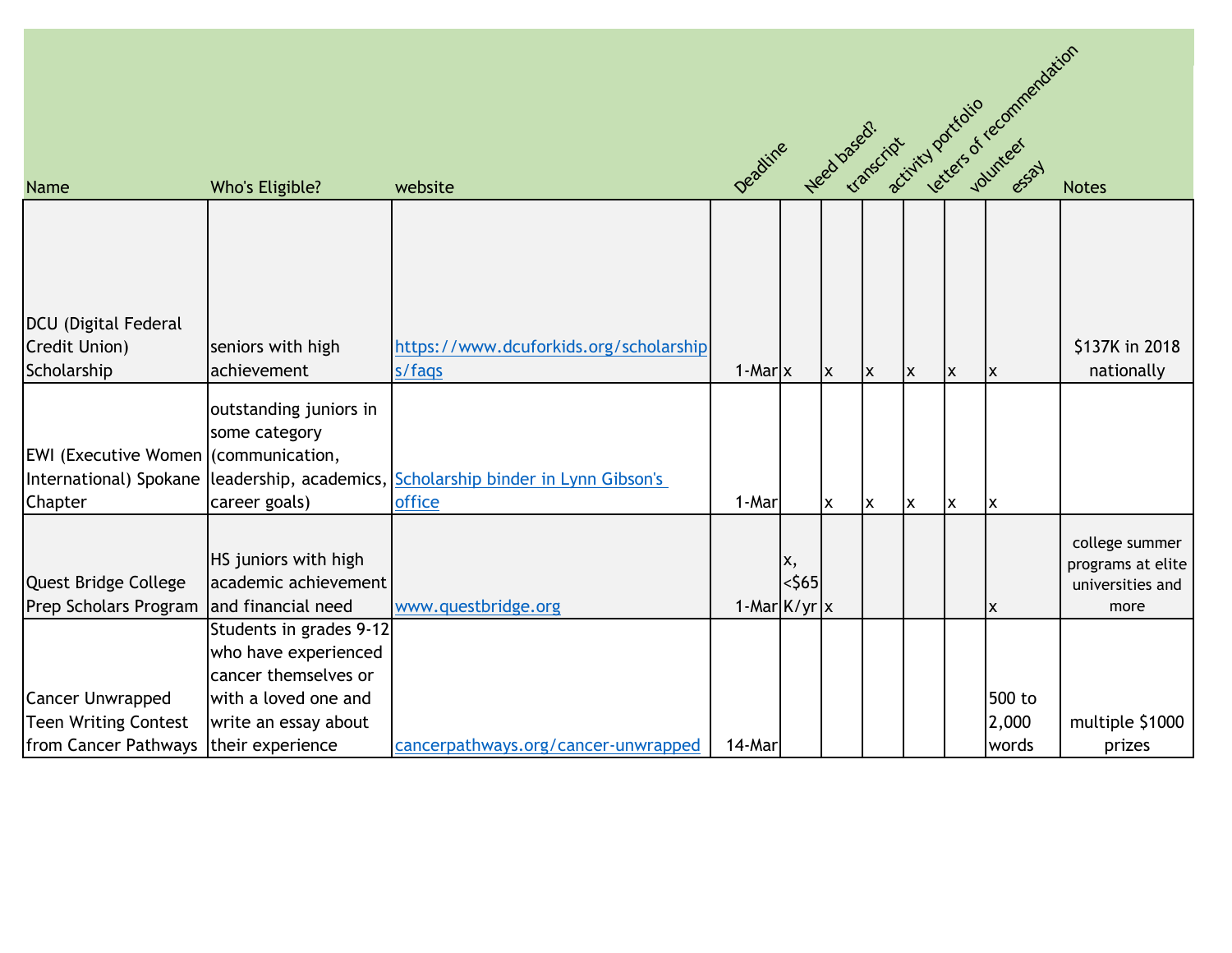|                                   |                                               |                                                                 |                                                |   |   |                           |   | letters of recommendation |                              |
|-----------------------------------|-----------------------------------------------|-----------------------------------------------------------------|------------------------------------------------|---|---|---------------------------|---|---------------------------|------------------------------|
|                                   |                                               |                                                                 |                                                |   |   |                           |   |                           |                              |
| <b>Name</b>                       | Who's Eligible?                               | website                                                         | Deadline Heed based? Critical portation recipe |   |   |                           |   |                           | <b>Notes</b>                 |
|                                   |                                               |                                                                 |                                                |   |   |                           |   |                           | 5-yr. program                |
|                                   |                                               |                                                                 |                                                |   |   |                           |   |                           | including                    |
|                                   |                                               |                                                                 |                                                |   |   |                           |   |                           | academic                     |
|                                   |                                               |                                                                 |                                                |   |   |                           |   |                           | advising, Cooke-             |
|                                   |                                               |                                                                 |                                                |   |   |                           |   |                           | sponsored                    |
|                                   |                                               |                                                                 |                                                |   |   |                           |   |                           | summer                       |
|                                   |                                               |                                                                 |                                                |   |   |                           |   |                           | programs,<br>internships and |
| Jack Kent Cooke                   | high-achieving 7th                            |                                                                 |                                                |   |   |                           |   |                           | other learning               |
| <b>Foundation Young</b>           | graders with financial                        | https://www.jkcf.org/our-                                       |                                                |   |   |                           |   |                           | enrichment                   |
| <b>Scholars Program</b>           | need                                          | scholarships/young-scholars-program/                            | 14-Mar                                         |   |   |                           |   |                           | opportunities                |
|                                   | HS seniors or college                         |                                                                 |                                                |   |   |                           |   |                           |                              |
|                                   | students pursuing a                           |                                                                 |                                                |   |   |                           |   |                           |                              |
|                                   | Christian                                     |                                                                 |                                                |   |   |                           |   |                           |                              |
|                                   | college/university                            |                                                                 |                                                |   |   |                           |   |                           |                              |
| <b>Brown Family</b>               | education with                                |                                                                 |                                                |   |   |                           |   |                           | \$5K and up                  |
| Foundation<br>Spokane Kiwanis     | significant \$ need<br>HS seniors accepted to | www.thebrownfamilyfoundation.org                                | $15$ -Mar $\vert x \vert$                      | X |   |                           |   | x                         | awards                       |
| <b>Charities Foundation</b>       | college with                                  |                                                                 |                                                |   |   |                           |   |                           |                              |
| <b>Community Service</b>          | commitment to                                 | kiwanisdtspokane.org/kiwanis-                                   |                                                |   |   |                           |   |                           |                              |
| Scholarship                       | changing the world                            | charities.html                                                  | 29-Mar                                         | X |   |                           | X |                           | \$1,500                      |
|                                   | HS senior or returning                        |                                                                 |                                                |   |   |                           |   |                           |                              |
| Spokane Federal CU                | college student who is                        |                                                                 |                                                |   |   |                           |   |                           |                              |
| <b>Matthew Stiltz</b>             |                                               | a Spokane Federal CU   https://www.spokanefederal.com/schol     |                                                |   |   |                           |   |                           |                              |
| Scholarship                       | member                                        | arships/                                                        | 30-Mar                                         |   |   |                           |   |                           | 2-\$1500                     |
| Liberty Lake Kiwanis              |                                               |                                                                 |                                                |   |   |                           |   |                           |                              |
| Foundation Scholarship HS seniors |                                               | www.libertylakekiwanis.org                                      | $31$ -Mar $\vert x \vert$                      | X |   | $\boldsymbol{\mathsf{x}}$ |   | X                         | $2 - $500$                   |
| George and Dorothy                |                                               |                                                                 |                                                |   |   |                           |   |                           |                              |
| Marsden Scholarship               | HS seniors with proven                        |                                                                 |                                                |   |   |                           |   |                           | SAT/ACT scores               |
| Fund (through St.                 |                                               | track record to flourish https://stjohns-cathedral.org/marsden- |                                                |   |   |                           |   |                           | and EFC from                 |
| John's Cathedral)                 | at university                                 | scholarship                                                     | $31$ -Mar $\vert x \vert$                      | X | x | <b>x</b>                  | X | ΙX                        | FAFSA required               |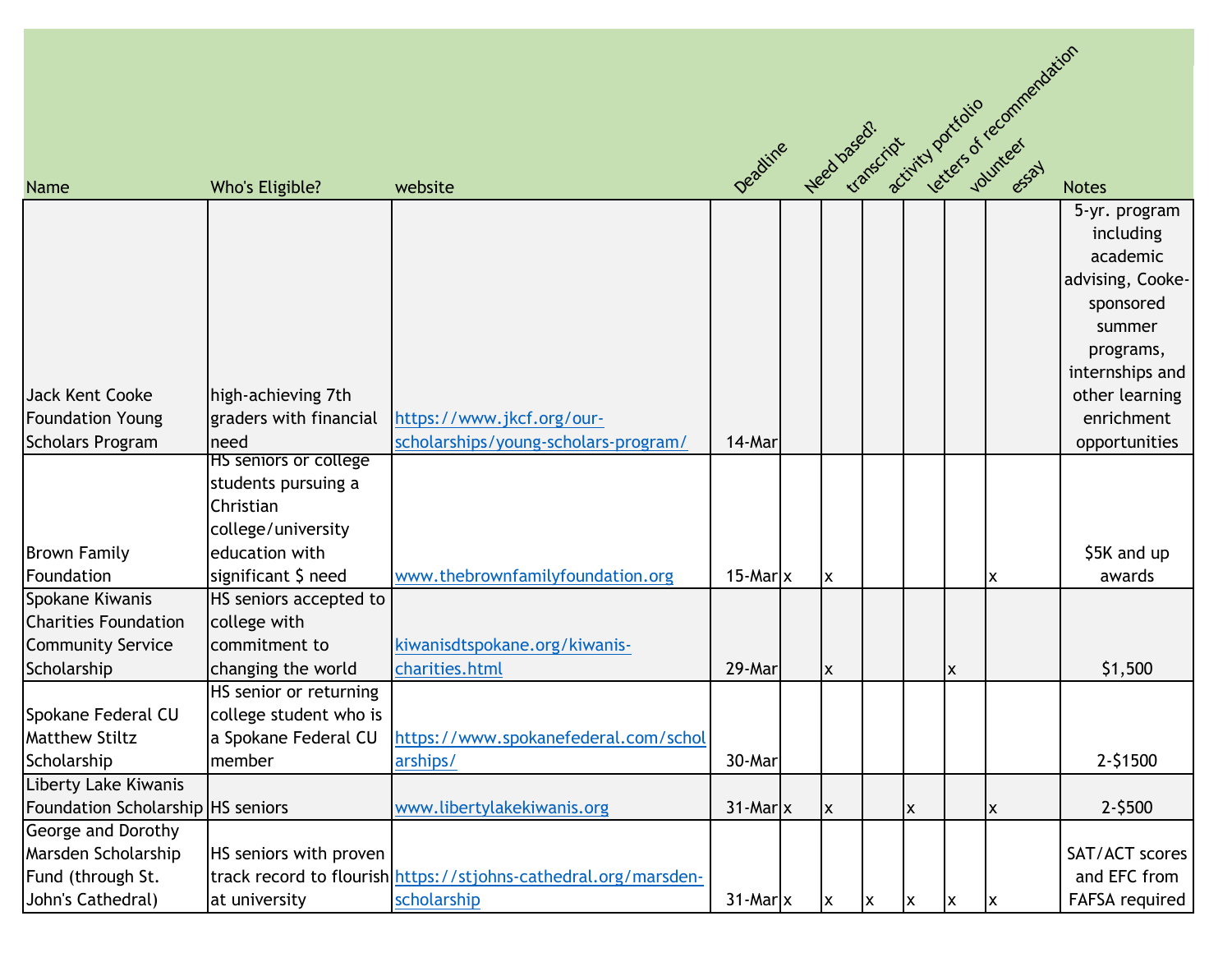|                                                                                   |                                                                                                             |                                      | Deadline Heed based? Civil porchailo commentarion |  |                |   |   |  |   |              |
|-----------------------------------------------------------------------------------|-------------------------------------------------------------------------------------------------------------|--------------------------------------|---------------------------------------------------|--|----------------|---|---|--|---|--------------|
|                                                                                   |                                                                                                             |                                      |                                                   |  |                |   |   |  |   |              |
| <b>Name</b>                                                                       | Who's Eligible?                                                                                             | website                              |                                                   |  |                |   |   |  |   |              |
|                                                                                   | HS senior or current                                                                                        |                                      |                                                   |  |                |   |   |  |   |              |
| <b>OppU Achievers</b>                                                             | undergraduate or                                                                                            | https://www.opploans.com/scholarship |                                                   |  |                |   |   |  |   |              |
| Scholarship                                                                       | graduate student                                                                                            |                                      | 31-Mar                                            |  | $\pmb{\times}$ |   |   |  | X | \$2,500      |
| Inland NW Car Club                                                                | HS senior or college                                                                                        | Scholarship binder in Lynn Gibson's  |                                                   |  |                |   |   |  |   |              |
| <b>Scholarship Fund</b>                                                           | student                                                                                                     | office                               | 1-Apr                                             |  | X              |   | X |  |   | \$1,500      |
| <b>AFSA Scholarship</b><br>(American Fire<br>Sprinkler Association)               | <b>HS</b> senior                                                                                            | www.afsascholarship.org              | 1-Apr                                             |  |                |   |   |  |   | 10-\$2000    |
| <b>Hispanic Business and</b><br>Professional<br>Association (HBPA)<br>Scholarship | HS college bound<br>senior or college<br>student with<br>involvement in the<br>Hispanic/Latino<br>community | www.hbpaspokane.net/scholarship.html | $1-Apr$ x                                         |  | X              |   | X |  | X | up to \$2000 |
| Mel Lindauer Eyes to<br>the Future Scholarship   HS senior                        |                                                                                                             | www.MelLindauerScholarship.com       | 15-Apr                                            |  |                |   |   |  | X | \$500        |
| <b>Katy Reeves</b>                                                                | HS seniors planning to                                                                                      |                                      |                                                   |  |                |   |   |  |   |              |
| <b>Performing Arts</b>                                                            | pursue a degree in the                                                                                      |                                      |                                                   |  |                |   |   |  |   |              |
| Scholarship (through                                                              | performing arts                                                                                             |                                      |                                                   |  |                |   |   |  |   |              |
| Spokane Rotary Club                                                               | (dance, music or                                                                                            | Scholarship binder in Lynn Gibson's  |                                                   |  |                |   |   |  |   |              |
| 21)                                                                               | theater)                                                                                                    | office                               | 26-Apr                                            |  |                | X | X |  | X | \$750-\$1000 |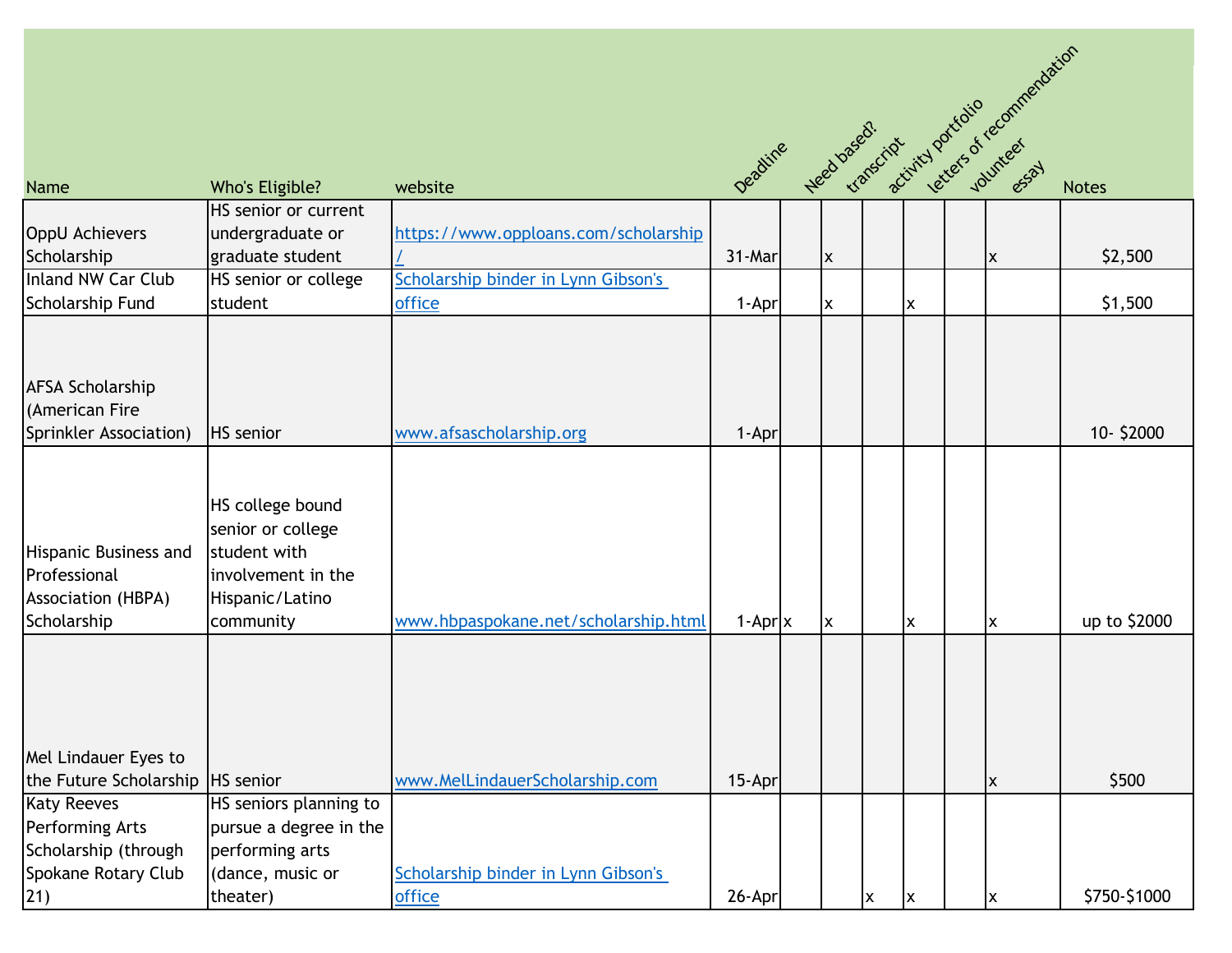|                              |                         |                                       |                       |     |                |   |       |               | Deadline Heed based! You particip or recommendation |
|------------------------------|-------------------------|---------------------------------------|-----------------------|-----|----------------|---|-------|---------------|-----------------------------------------------------|
|                              |                         |                                       |                       |     |                |   |       |               |                                                     |
|                              |                         |                                       |                       |     |                |   |       |               |                                                     |
| Name                         | Who's Eligible?         | website                               |                       |     |                |   |       |               |                                                     |
| Mary M. Fraijo               |                         |                                       |                       |     |                |   |       |               |                                                     |
| scholarship for              | College student (male   | https://www.afwa4.org/index.php/stud  |                       |     |                |   |       |               |                                                     |
| <b>Accounting, Business</b>  | or female) pursing a    | ents-scholarships/application-form/   |                       |     |                |   |       |               |                                                     |
| and Finance                  | bachelors or master's   |                                       |                       |     |                |   |       |               |                                                     |
| (Accounting &                | degree in accounting,   |                                       |                       |     |                |   |       |               |                                                     |
| Financial Women's            | finance, economics or   |                                       |                       |     |                |   |       |               |                                                     |
| Alliance, Spokane            | similar degree.         |                                       | 30-Apr                | lx. | X              | X | X     | ΙX            |                                                     |
|                              | HS seniors with         |                                       |                       |     |                |   |       |               |                                                     |
|                              | outstanding merit and   |                                       |                       |     |                |   |       |               |                                                     |
|                              | appreciation of         |                                       |                       |     |                |   |       |               |                                                     |
| Banner Bank/Spokane          | education and           |                                       |                       |     |                |   |       |               |                                                     |
| <b>Indians College</b>       | community               | https://www.milb.com/spokane/comm     |                       |     |                |   |       |               |                                                     |
| Scholarship                  | involvement             | unity/scholarship                     | 1-May                 | lx. | $\pmb{\times}$ | X | X     | ΙX            | $5 - $500$                                          |
|                              | HS senior intent on     |                                       |                       |     |                |   |       |               |                                                     |
|                              | pursuing a business or  | https://spokanevalleychamber.org/wp-  |                       |     |                |   |       |               |                                                     |
| Sam Campbell                 | business related        | content/uploads/2015/06/2018-Business |                       |     |                |   |       |               |                                                     |
| Memorial Scholarship         | degree in college       | Education-Scholarship-Application.pdf | 1-May                 |     | X              |   | X     | X             | \$1000, \$1500                                      |
|                              | HS seniors who are      |                                       |                       |     |                |   |       |               |                                                     |
|                              | Numerica CU members     |                                       |                       |     |                |   |       |               |                                                     |
|                              | entering college with a |                                       |                       |     |                |   | $20+$ | from a        |                                                     |
| Numerica's Student           | record of community     |                                       |                       |     |                |   |       | com $501(c)3$ |                                                     |
| Ambassador                   | service with a non-     | https://www.numericacu.com/learn/fi   |                       |     |                |   |       | serv non-     | 10-\$1500                                           |
| Scholarship                  | profit                  | nancial-education/#scholarship-fund   | $1$ -Jun $\mathbf{x}$ |     | X              |   | hrs   | profit        | scholarships                                        |
|                              | Returning student to    |                                       |                       |     |                |   |       |               |                                                     |
|                              | college after 1-yr min. |                                       |                       |     |                |   |       |               |                                                     |
|                              | lapse in education who  |                                       |                       |     |                |   |       |               |                                                     |
| Numerica's Returning         | is a Numerica CU        | https://www.numericacu.com/learn/fi   |                       |     |                |   |       |               |                                                     |
| <b>Education Scholarship</b> | <b>I</b> member         | nancial-education/#scholarship-fund   | $15 - Jun$            |     |                |   |       |               | $1 - $5000$                                         |
|                              | HS senior or current    |                                       |                       |     |                |   |       |               |                                                     |
| <b>OppU Achievers</b>        | undergraduate or        | https://www.opploans.com/scholarship  |                       |     |                |   |       |               |                                                     |
| Scholarship                  | graduate student        |                                       | $30 - Jun$            | lx. |                |   |       | X             | \$2,500                                             |